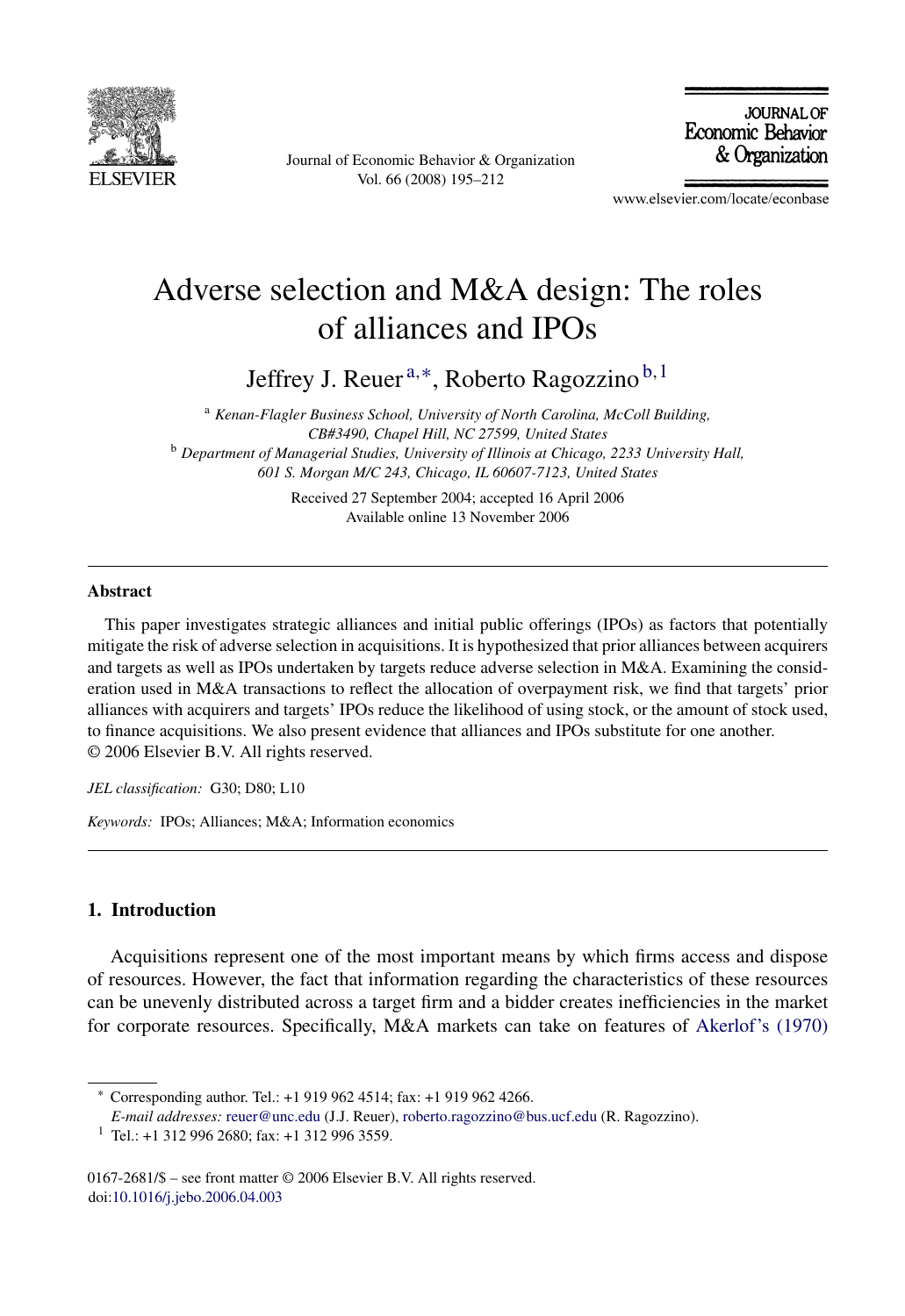classic depiction of the "market for lemons" in product markets: buyers can find it costly to discern target quality, and sellers have incentives to misrepresent their quality. In the absence of suitable remedies, several unfavorable consequences arise. Some attractive deals may not be consummated, such that the gains from trade that exist are not realized (e.g., [Milgrom and Stokey,](#page--1-0) [1982\).](#page--1-0) In other cases, deals become mired in protracted negotiations, targets receive discounted offer prices, and buyers bear the risk of adverse selection. We suspect that these challenges will be present in many acquisitions of new ventures since little historical and codified information exists on them, their organizational routines and performance lack reliability and accountability ([Hannan and Freeman, 1989\),](#page--1-0) much of their value can be tied to their intangibles and perceived growth opportunities (e.g., [Cooper et al., 1988\),](#page--1-0) and they lack legitimacy and credibility (e.g., [Carter and Manaster, 1990; Podolny, 1993\).](#page--1-0)

Our analysis extends prior applications of information economics in other market settings (e.g., [Stiglitz, 2000; Riley, 2001; Garmaise and Moskowitz, 2004\)](#page--1-0) to the domain of M&A in general, and their deal structuring choices in particular. Specifically, we construct statistical models to examine when acquirers use their stock instead of cash to pay for targets in all-stock or all-cash deals. We also conduct analyses of the proportion of stock used to purchase targets in these transactions as well as mixed-payment deals in order to examine the extent to which stock is used to reallocate adverse selection risk in mergers and acquisitions.

Our focus on the consideration used to design M&A transactions is useful for two reasons. Theoretically, the contractual design of M&A is one means by which firms can manage the risk of adverse selection in acquisitions. Stock payments transfer this risk from the acquirer to the target since the value of the merged entity's stock, and hence the payment to the target firm, will capture the target's performance. Stock payments can be beneficial not only to acquirers, but they can also be in the interests of targets since the contingent pricing effect of stock induces a target with private information to accept this form of payment when it knows that its ownership holding in the merged entity will increase in value [\(Hansen, 1987\).](#page--1-0) Empirically, our tests complement existing evidence of the role of adverse selection in M&A markets. This research has focused upon firms' organizational governance alternatives and equity markets' reactions to M&A investments (e.g., [Balakrishnan and Koza, 1993\),](#page--1-0) so our analysis represents a more direct examination of parties' intentions concerning the allocation of overpayment risk (e.g., [Eckbo et](#page--1-0) [al., 1990; Allen and Lueck, 1999\).](#page--1-0)

This paper examines two potential remedies to adverse selection in acquisitions of new ventures. We first suggest that interfirm alliances between acquirers and targets may be useful to reduce information asymmetries prior to completing an M&A transaction. Research on alliances has examined many consequences of interfirm collaboration, and our analysis connects these interfirm relationships to parties' subsequent financing decisions. We find that both equity and non-equity alliances between an acquirer and target lessen the likelihood of using stock consideration over cash payments, as well as the amount of stock used to finance a deal. However, alliances between the target firm and parties other than the acquirer have no significant impact on the payment structure for the focal M&A transaction. Second, we suggest that initial public offerings (IPOs) offer a way for new ventures to release information in a credible fashion as well as offer signals on the quality of the resources they possess, which might lessen the need for stock payments in acquisitions of these firms. The evidence is consistent with this argument, and we also find that IPOs and alliances have substitutive effects.

The remainder of the paper is organized as follows. The next section provides some theoretical background on strategic alliances and IPOs. Our discussion extends information economics to the corporate strategy domain and uses this theory to explore some of the organizational governance